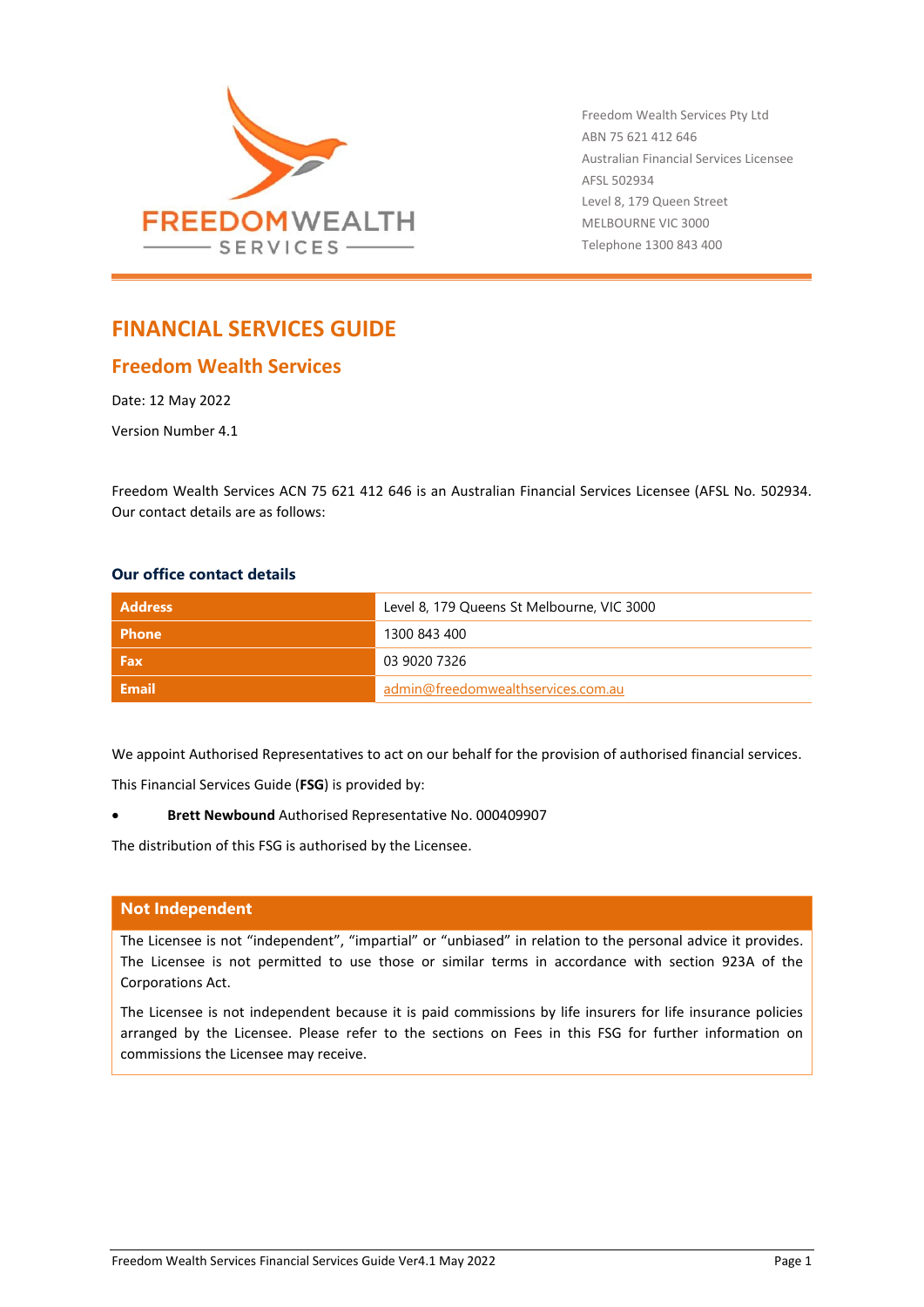## **Purpose of FSG**

This FSG will inform you of our services and fees, to assist you when deciding whether to use those services. This FSG includes information about:

- the financial services and products we provide;
- the advice and documents you may receive;
- your privacy and how we collect your personal information;
- what to do if you have a complaint;
- the significant relationships and associations we have;
- the remuneration and other benefits that may be received by us or other relevant persons in connection to the financial services we provide to you; and
- fees and charges for our services.

## **Financial services we provide**

Freedom Wealth Services authorises its representatives to provide financial services including financial product advice (general and personal advice) and deal in financial products including:

- basic deposit products;
- non-basic deposit products;
- non-cash payment products;
- derivatives;
- managed investment schemes, including Investor Directed Portfolio Services (IDPS);
- government debentures, stocks or bonds;
- securities;
- superannuation:
- standard margin lending facilities;
- retirement savings accounts;
- investment life insurance products, including funeral bonds, endowment policies, allocated pensions and annuities; and
- life risk insurance products, including term life, total and permanent disability, trauma and income protection.

In addition, we provide a suite of professional services to help structure such matters as Self-Managed Super Funds (**SMSF**), Trusts and Wills.

## **Approved Product List (APL)**

Our Authorised Representatives can only provide advice on financial products that are on our APL, a copy of which is available upon request. The APL includes a range of investment/insurance/superannuation products for our Authorised Representatives to choose from. The products we provide on the APL have been selected by Morningstar, Lonsec and professional brokerage companies based on extensive research on a range of factors including performance, costs and risks.

#### **Documents you may receive**

In addition to this FSG, you will receive other important documents. Please refer to the following definitions for a description of the documents you are likely to receive:

#### *Statement of Advice (SOA)*

If you request that we provide you with personal financial advice, we will provide you with a SOA. We must give the SOA to you the first time we provide you with personal advice about each type of financial product or where there has been a significant change in your circumstances.

We must give you the SOA before we provide any services recommended in the SOA. We are under a legal obligation to ensure that the advice and recommendations we provide to you are in your best interests.

The SOA will include the following information:

- the nature of the advice given and the grounds for our recommendations;
- information about fees and commissions that may be received for the advice; and
- any associations, relationships or interests that may influence the advice we provide.

Where the personal financial product advice relates to a basic deposit product, non-cash payment facility or travellers cheques, an SOA will not be provided.

### *Record of Advice (ROA)*

We may also record our advice through preparing a record of advice in some circumstances instead of providing you with another SOA. If you have not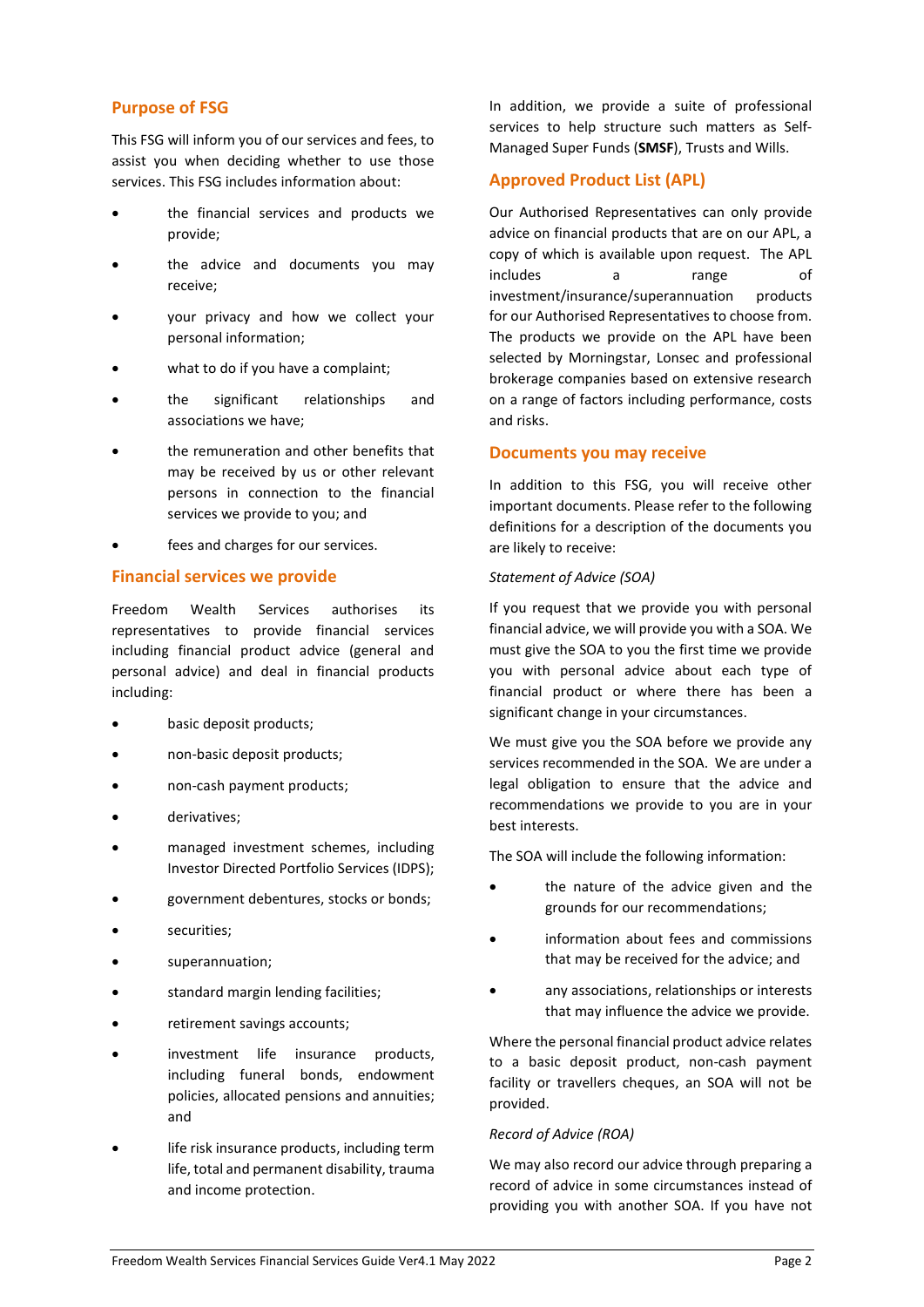been provided with the ROA, you may request a copy of it free of charge at any time within seven years after the advice was provided to you, by contacting us.

#### *Client Service Agreement*

The Client Service Agreement will be tailored to your specific requirements and outlines the benefits, services and support provided by Freedom Wealth Services for you. It will provide an indication of our fees and costs associated with providing and implementing our advice.

#### *Annual Fee Disclosure Statement (FDS)*

If we enter into an ongoing fee arrangement with you, we will provide you with an annual Fee Disclosure Statement. The FDS contains information in connection with ongoing fees paid and the services you received and were entitled to receive in the previous 12 months. The FDS also contains information about the services you are entitled to receive and an estimate of fees to be paid in the next 12 months.

The FDS will be provided by us every 12 months.

#### *Product Disclosure Statement (PDS)*

If we make a recommendation on certain financial products (other than securities) or arrange the issue of a financial product, you will receive a PDS. The PDS outlines the key features, significant benefits, risks and fees associated with the financial product.

## **How can you provide us with instructions?**

You can give us instructions in writing, by phone, email or any other means that we agree with you from time to time.

## **Who do we act for?**

Authorised Representatives provide financial services on behalf of the Licensee.

## **Fees and charges**

We will charge you a fee for personal advice and dealing services we provide to you.

All fees are **inclusive** of GST.

#### *One-off fees*

We may charge a one-off fee for providing and implementing a discrete piece of advice, or processing a transaction for you. That fee will either be:

- a fixed fee; or
- an hourly rate; or
- calculated as a percentage of funds under management/advice.

Our fixed fee for personal advice is generally in the range of \$2,200 to \$22,000, depending on the amount of work required. We will provide an explanation of how we calculate the fee before we provide advice to you.

Our fixed fee for processing a transaction (i.e., no advice) for you between \$1,320 and \$2,640.

Our hourly rate is \$220 per hour for administration assistant support and \$880 per hour for financial adviser support, and the total fee payable for our work will be based on the number of hours work done. We will provide an estimate of the number of hours and the total fee payable before we provide advice to you.

We charge up to 5.50% of the total balance of your superannuation or investment account. We will provide an estimate of the fee before we provide advice to you.

if our advice is solely in relation to life insurance products, we may receive commissions directly from the insurance provider rather than charge a fee as described above. In the case of these payments we are remunerated for our life insurance advice by commissions paid by life insurers.

#### *Ongoing fees*

If you enter into an ongoing service arrangement with us, we will charge you a yearly fee based on the services you are entitled to receive.

Our annual fee is a fixed fee of up to \$22,000 per year **OR** calculated at up to 3.30% of your superannuation or investment balance per year paid in monthly instalments from your superannuation or investment cash account.

#### *Fee disclosure*

Details of these fees and benefits will be provided to you in an engagement letter or services agreement before we provide advice, and will be included in the SOA or ROA provided to you.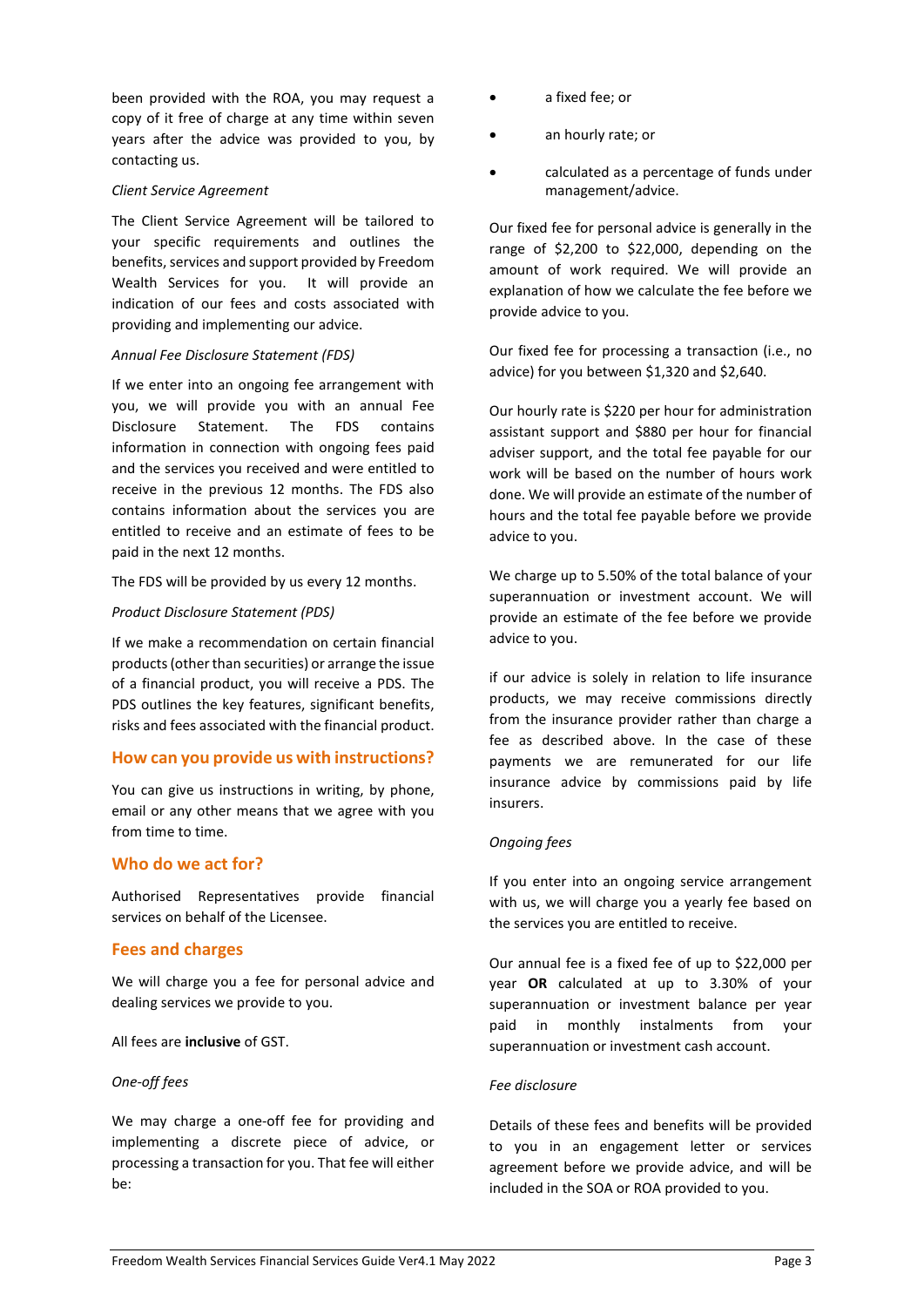If you enter into an ongoing service arrangement with us, you will also receive an annual fee disclosure statement.

Please contact us if you require any further information about how we or our Authorised Representatives charge and receive fees.

## **Remuneration, commissions and other benefits**

We do not receive commissions on investments through new superannuation, managed funds or retirement products from product issuers or resellers. However, some products, particularly older products, mat attract commissions.

Any commission amounts will be disclosed to you when providing our advice. The following is a guide of the commissions we may receive:

Insurance (including those held with superannuation) - If you decide to buy a life risk insurance product that has been recommended by us, an upfront commission of between 0 – 60% of the first year's annual premium may be received and then an ongoing annual commission of between  $0 - 20%$  of the annual premium. For an example, for an insurance product with an annual premium of \$2,000, where the issuer pays an upfront commission of 60% and an annual ongoing commission of 10%, we will receive \$1,200 upfront and \$200 ongoing per annum.

Investment products (including superannuation, retirement income stream products and managed investment products)  $-$  if you hold an existing investment with us, an upfront commission of between  $0 - 4%$  of the initial investment may be received and then an ongoing annual commission of between 0 – 1.10% of the annual balance each year. For an example, for an investment product with a balance of \$100,000, where the product pays an upfront commission of 4% and an annual ongoing commission of 1.10%, we will receive \$4,000 upfront and \$1,100 ongoing per annum.

Our Authorised Representatives are paid a salary which does not change depending on the amount of financial services they have provided.

## **Associations**

We are required to disclose any associations or relationships between us, our related entities and product issuers that could reasonably be capable of influencing the financial services we provide to you.

No such associations or relationships exist. If such associations or relationships do come into existence, we will disclose them to you in writing.

## **Provisional Financial Advisers**

Our Authorised Representatives may supervise a provisional financial adviser completing his or her professional year. If a provisional financial adviser works on your advice, his or her supervisor will inform you in writing of matters relating to the provisional financial adviser in accordance with the Corporations Act 2001 (Cth).

A provisional financial adviser's supervisor is responsible for any personal advice provided by the provisional financial adviser to you.

## **Complaints**

We are fully committed to providing quality financial services.

If you have a complaint about the services we provide to you, please follow the step outlined below. Our dispute resolution system is free of charge. We are a member of the Australian Financial Complaints Authority (AFCA) complaints resolution scheme.

#### *Step 1*

Contact the Complaint Officer and provide the details of your complaint. Our contact details are:

Freedom Wealth Services on 1300 843 400.

We will endeavour to acknowledge receipt of your complaint within one business day (or as soon as practicable).

We will endeavour to resolve your complaint quickly and fairly, within 30 days of receipt of your initial complaint. In some circumstances, for example where the complaint involves particularly complex issues, it may take longer than 30 days to resolve a complaint. If we determine that it will take us longer than 30 days to resolve a complaint, we will write to you explaining the delay.

We will provide a written response informing you of the final outcome of your complaint and your rights to escalate the complaint if you are not satisfied with our final decision.

#### *Step 2*

If you are not satisfied with our final response to your complaint, or we have not resolved your complaint within 30 days, you may lodge your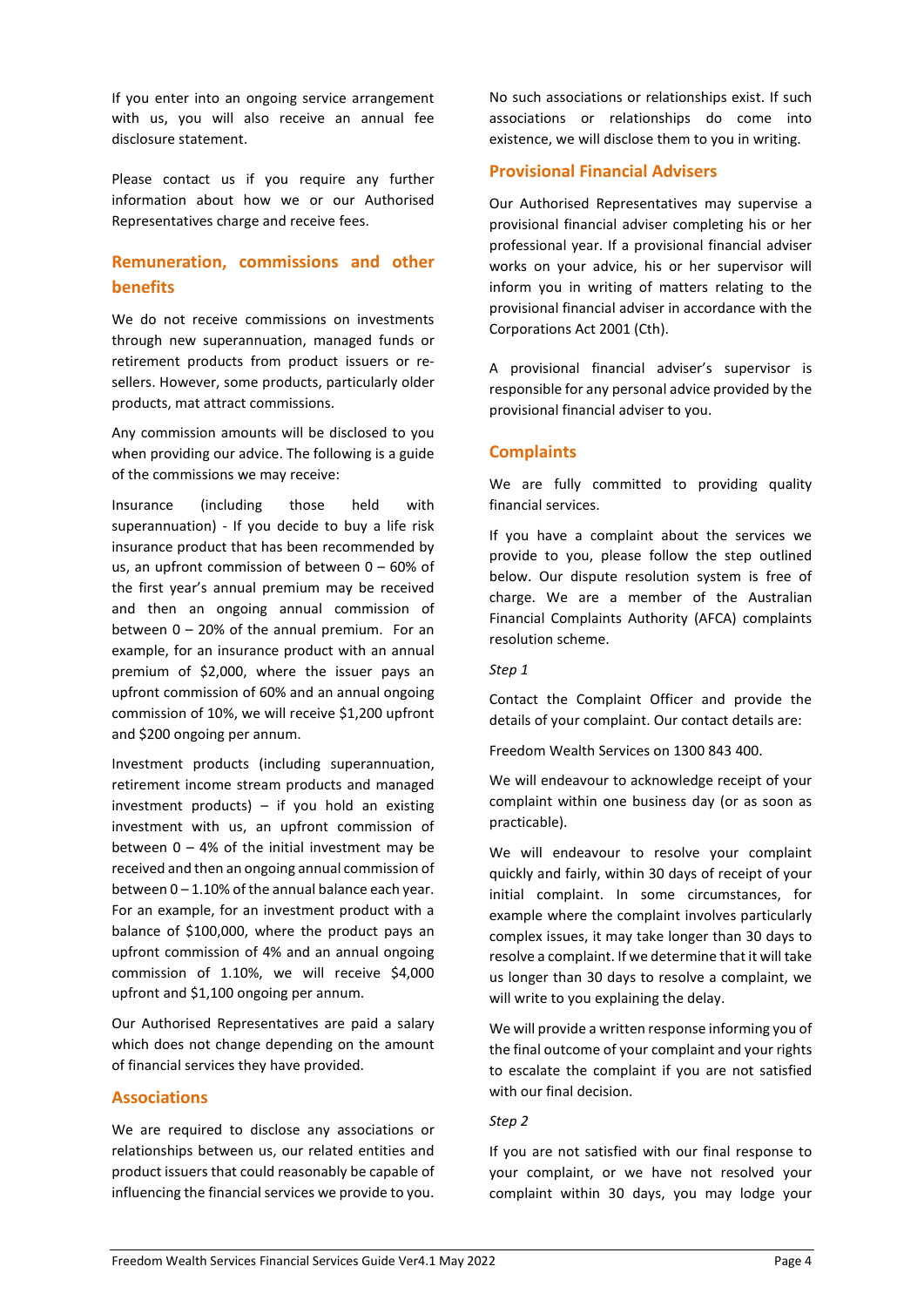complaint with AFCA (provided that the complaint is within AFCA's terms of reference). AFCA is an independent complaints resolution body which is available to you free of charge.

Please note that AFCA will not initiate its process until we have had prior opportunity to respond to your complaint.

| Online       | www.afca.org.au    |
|--------------|--------------------|
|              | AFCA               |
| <b>Mail</b>  | GPO Box 3          |
|              | Melbourne VIC 3001 |
| <b>Phone</b> | 1800 931 678       |
| Fax          | 03 9613 6399       |
| <b>Email</b> | info@afca.org.au   |

## **Compensation arrangements**

We hold professional indemnity insurance in respect of our financial services which complies with the *Corporations Act 2001* (Cth). The professional indemnity insurance covers all of the financial services you are provided, even if they were provided by a person who is no longer our Authorised Representative.

## **Privacy**

Australian Privacy Principles apply to how we collect and use personal information. The information you provide to us for the purposes of obtaining financial product advice must only be used to:

- fully understand your financial planning needs;
- provide you with information, products or services that you might reasonably expect or request;
- manage rights under any laws applying to the services provided; and
- conduct research and marketing which includes direct marketing (although you have the right to specifically instruct us not to use your personal information for these purposes).

For details of how we collect and use your personal information, please refer to our privacy policy which is available by request.

## **Further Information**

If you have any further queries about our financial services, please do not hesitate to contact us.

## **Contact us**

| <b>Name</b>    | <b>Freedom Wealth Services</b>             |
|----------------|--------------------------------------------|
| <b>Address</b> | Level 8, 179 Queen St, Melbourne, VIC 3000 |
| <b>Phone</b>   | 1300 843 400                               |
| Fax            | 03 9020 7326                               |
| <b>Email</b>   | admin@freedomwealthservices.com.au         |